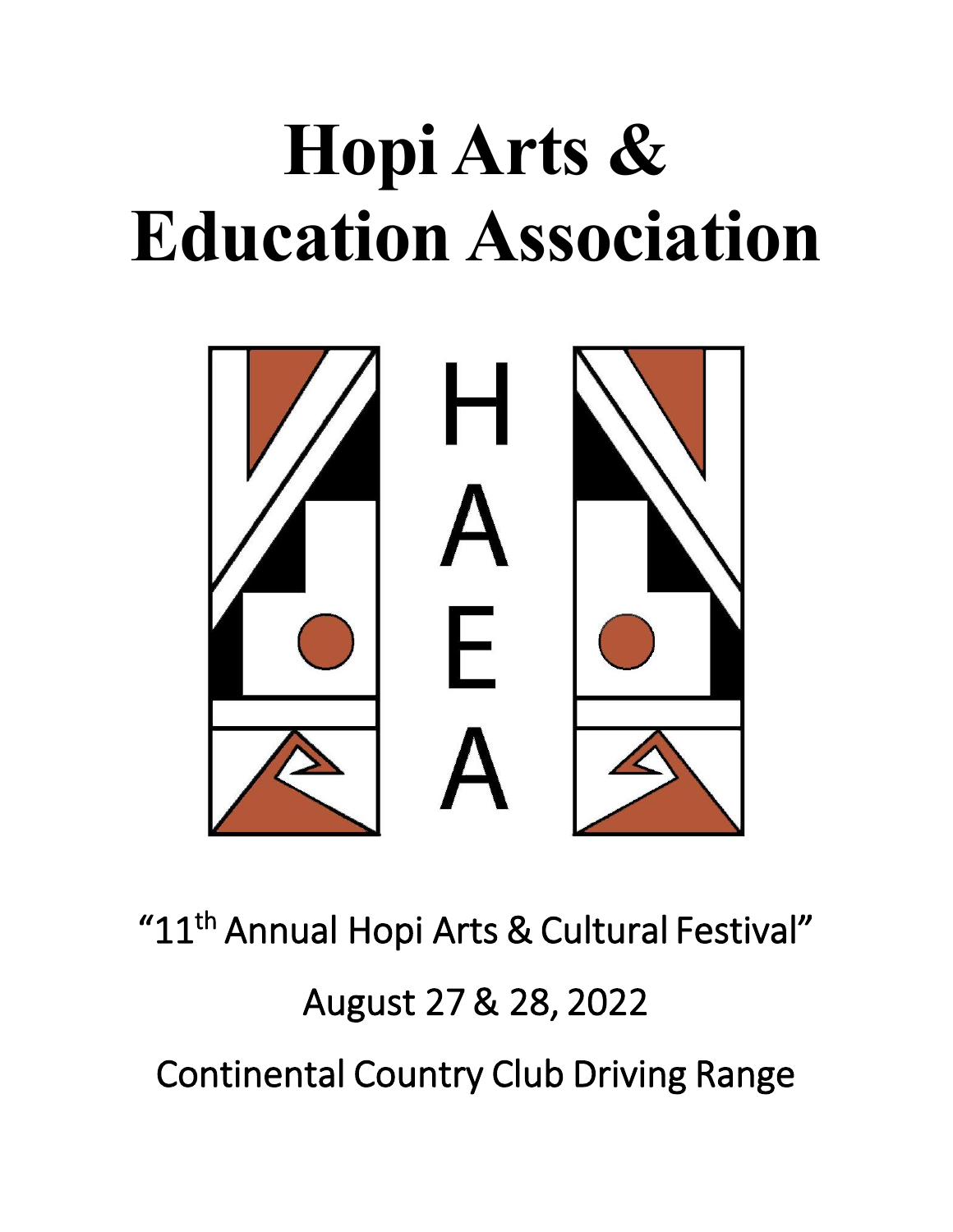

#### Event Sponsorship Proposal

#### Overview

Hopi Arts & Education Association (HAEA) is a 501(c)(3) non-profit organization committed to raise funding to help assist the Hopi Community by providing resources to educational and artistic programs. HAEA is hosting the 11<sup>th</sup> Annual Hopi Arts & Cultural Festival. The festival will have a variety of talented Hopi artist of all ages, to showcase contemporary and traditional artwork, along with entertainment of traditional Hopi social dancers and local food trucks. We are delighted to invite you to be one of the sponsors of our event.

Since 2010, we have been hosting this event, but due to COVID -19 in 2020, HAEA had to place the event on hold, and as of last year, in 2021 we hosted our  $10<sup>th</sup>$  annual festival. The Hopi Arts & Cultural Festival that HAEA hosts, helps raise funds to continue the event each year and is also an avenue to help introduce the artisan's artistic talent and view of Hopi culture to the public. HAEA's objective is to bring to all who attend an educational experience, and an insight of the Hopi culture, by the way of art, traditional social dances, and one on one interaction with the Hopi artists. The event is a bridge that allows all to come together and learn from one another through unity, happiness, and stewardship of the earth from all different walks of life.

If you agree to sponsor our event, we'd be able to organize this event on a larger scale.

Thank you in advance for your support!

#### About Us

For over 11 years, the Hopi Arts & Education Association has been operating as a nonprofit entity, created by the Hopi Tribe Economic Development Corporation (HTEDC). HAEA, continues to grow and has become one of many known festivals with the local community members, tourist, and Hopi artist. Today, HAEA continues to help the Hopi people by providing events such as the Hopi Arts & Cultural Festival to help with exposure for the Hopi artist and their artwork. Along with public education by way of art, traditional social dances, and information on Hopi Culture.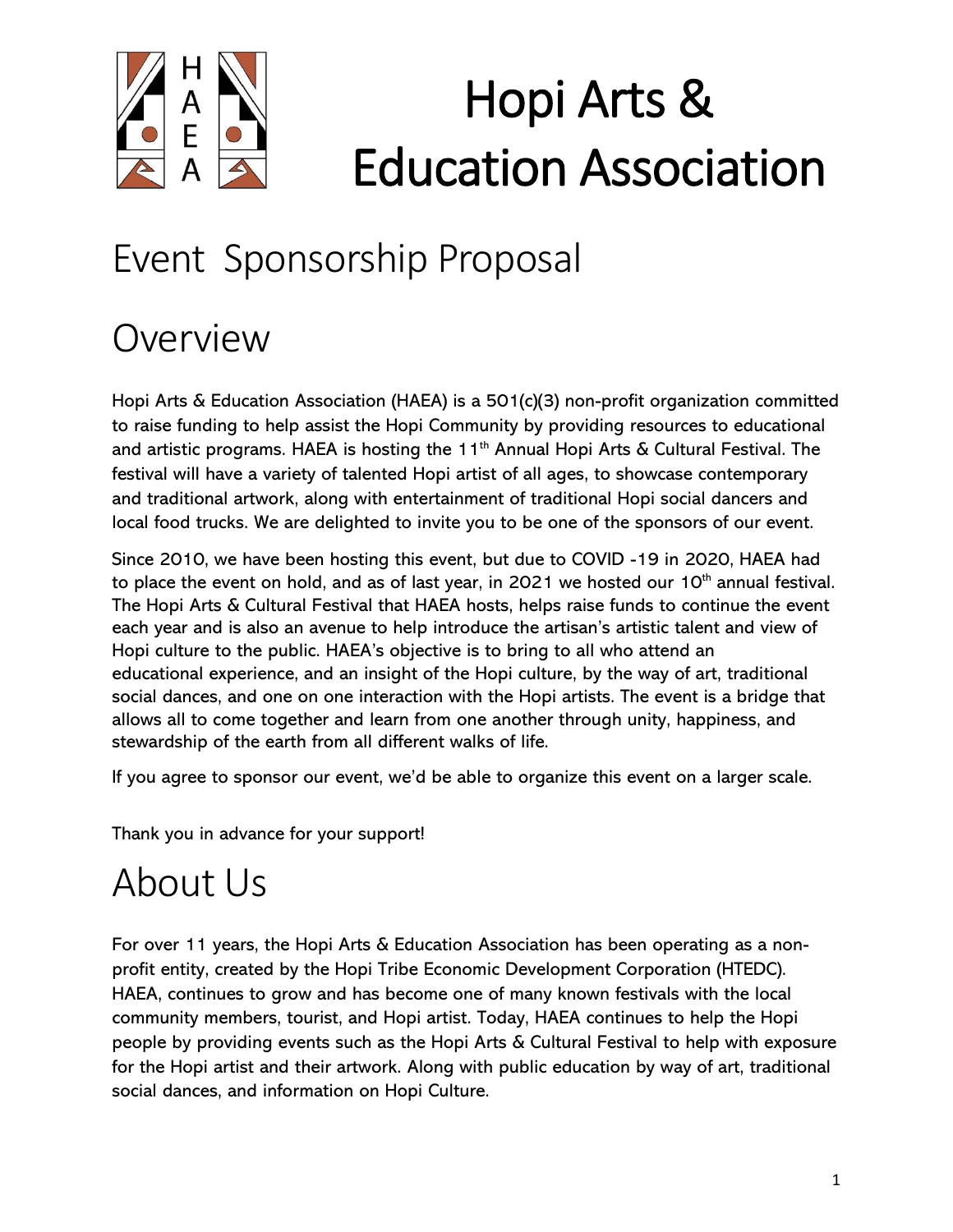

#### Our Mission

To provide and support educational and artistic opportunities for the Hopi community.

#### Our Vision

The Hopi Arts and Education Association is to:

- Provide scholarships for higher educational pursuits
- Provide support and opportunities to enhance Hopi artist marketing and visibility
- Increase awareness and understanding of Hopi arts and culture

#### Event

The 11th Annual Hopi Arts & Cultural Festival is a popular event among the local community members, tourists, and the Hopi artists. Through the two-day event we start our day by opening introductions each day, followed by traditional Hopi social dances and songs. We also will have a silent auction bidding and raffle throughout the day. Visitors can walk around to the different artist booths to view the intricate art from each artist participant. The Hopi Arts & Cultural Festival is one of many festivals that attracts all to come and enjoy the festival in the high country.

#### Event Schedule

Saturday, August 27, 2022 / 9:00 AM – 5:00 PM Sunday, August 28, 2022 / 9:00 AM – 5:00 PM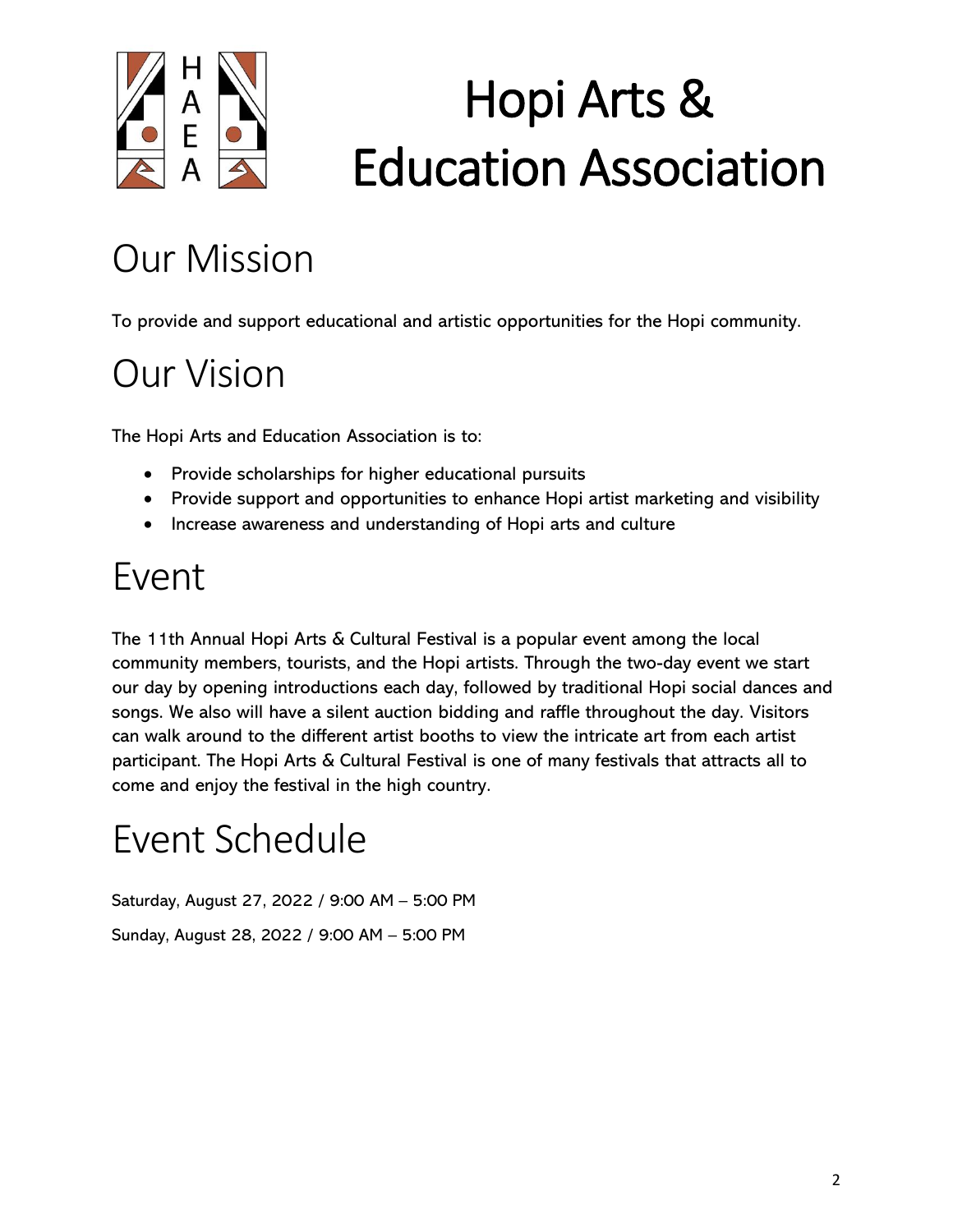

## 11th Annual Hopi Arts & Cultural Festival<br>2022 Sponsorship Levels

|                                                                  | <b>Bronze</b><br>\$250.00 - \$499.00 | <b>Silver</b><br>\$500.00 - \$999.00 | Gold<br>$$1,000.00 +$ |
|------------------------------------------------------------------|--------------------------------------|--------------------------------------|-----------------------|
| Company name and logo placed<br>on HAEA website for 6 months     |                                      |                                      |                       |
| Company name and logo<br>placed on event program                 |                                      | $\overline{\phantom{a}}$             |                       |
| Company recognition on stage<br>during both days of festival     |                                      | O                                    |                       |
| Company listed on social media<br>leading up to event (Facebook) |                                      |                                      |                       |
| Company name and logo placed<br>on banner posted during event    |                                      |                                      |                       |
| Company name and logo placed<br>on HAEA website for 1 year       |                                      |                                      |                       |
| Company recognition on radio<br>ads                              |                                      |                                      |                       |

Mode of Payment preferred: Check

(In-kind and monetary donations are welcomed)

Please send company logo for Website/Banner/Map based on your sponsorship category to the following email: info@hopifestival.com

\*Acceptable files: (PDF, JPG, GIF, or AI)\*

\*Tax Deductible Under IRC Section 170: 501(c)3 of the IRS Code\*